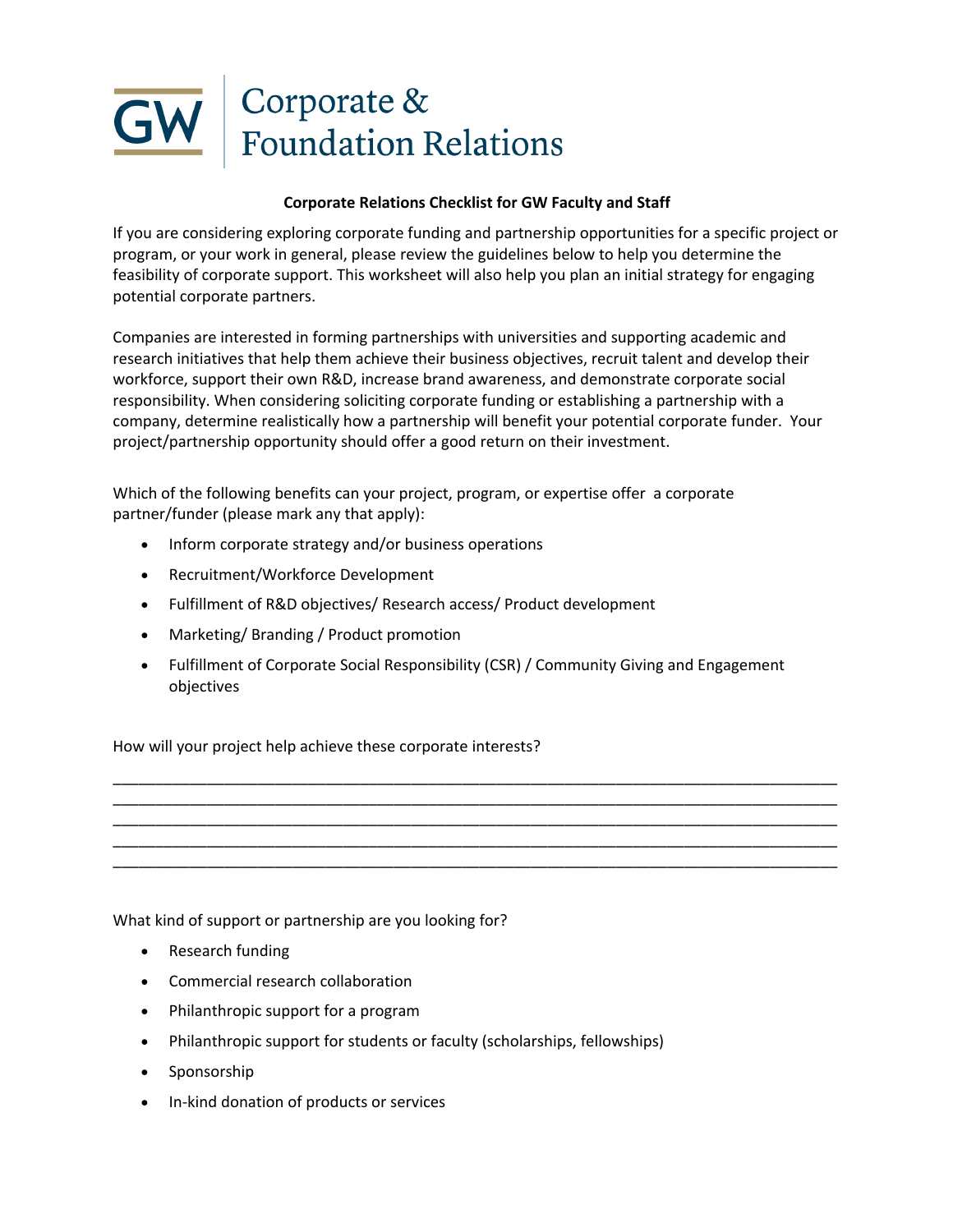- Internship opportunities for students
- Recruitment
- Other:\_\_\_\_\_\_\_\_\_\_\_\_\_\_\_\_\_\_\_\_\_\_\_\_\_\_\_\_\_\_\_\_\_\_\_\_\_\_\_\_\_\_\_\_\_\_\_\_\_\_\_\_\_

List companies that you think could be potential prospects and quick points on *why* they could be good prospects.

\_\_\_\_\_\_\_\_\_\_\_\_\_\_\_\_\_\_\_\_\_\_\_\_\_\_\_\_\_\_\_\_\_\_\_\_\_\_\_\_\_\_\_\_\_\_\_\_\_\_\_\_\_\_\_\_\_\_\_\_\_\_\_\_\_\_\_\_\_\_\_\_\_\_\_\_\_\_\_\_\_\_\_\_\_ \_\_\_\_\_\_\_\_\_\_\_\_\_\_\_\_\_\_\_\_\_\_\_\_\_\_\_\_\_\_\_\_\_\_\_\_\_\_\_\_\_\_\_\_\_\_\_\_\_\_\_\_\_\_\_\_\_\_\_\_\_\_\_\_\_\_\_\_\_\_\_\_\_\_\_\_\_\_\_\_\_\_\_\_\_ \_\_\_\_\_\_\_\_\_\_\_\_\_\_\_\_\_\_\_\_\_\_\_\_\_\_\_\_\_\_\_\_\_\_\_\_\_\_\_\_\_\_\_\_\_\_\_\_\_\_\_\_\_\_\_\_\_\_\_\_\_\_\_\_\_\_\_\_\_\_\_\_\_\_\_\_\_\_\_\_\_\_\_\_\_ \_\_\_\_\_\_\_\_\_\_\_\_\_\_\_\_\_\_\_\_\_\_\_\_\_\_\_\_\_\_\_\_\_\_\_\_\_\_\_\_\_\_\_\_\_\_\_\_\_\_\_\_\_\_\_\_\_\_\_\_\_\_\_\_\_\_\_\_\_\_\_\_\_\_\_\_\_\_\_\_\_\_\_\_\_ \_\_\_\_\_\_\_\_\_\_\_\_\_\_\_\_\_\_\_\_\_\_\_\_\_\_\_\_\_\_\_\_\_\_\_\_\_\_\_\_\_\_\_\_\_\_\_\_\_\_\_\_\_\_\_\_\_\_\_\_\_\_\_\_\_\_\_\_\_\_\_\_\_\_\_\_\_\_\_\_\_\_\_\_\_

Relationships are key, especially higher-level corporate connections! What corporate relationships do you have currently? Do you have contacts who can introduce you to someone at a company who may be interested in your project? Perhaps you have former colleagues, friends, or connections you've met at conferences who can provide an inroads for a conversation with your prospective corporate funder. Think carefully about your network and map possible corporate connections:

\_\_\_\_\_\_\_\_\_\_\_\_\_\_\_\_\_\_\_\_\_\_\_\_\_\_\_\_\_\_\_\_\_\_\_\_\_\_\_\_\_\_\_\_\_\_\_\_\_\_\_\_\_\_\_\_\_\_\_\_\_\_\_\_\_\_\_\_\_\_\_\_\_\_\_\_\_\_\_\_\_\_\_\_\_ \_\_\_\_\_\_\_\_\_\_\_\_\_\_\_\_\_\_\_\_\_\_\_\_\_\_\_\_\_\_\_\_\_\_\_\_\_\_\_\_\_\_\_\_\_\_\_\_\_\_\_\_\_\_\_\_\_\_\_\_\_\_\_\_\_\_\_\_\_\_\_\_\_\_\_\_\_\_\_\_\_\_\_\_\_ \_\_\_\_\_\_\_\_\_\_\_\_\_\_\_\_\_\_\_\_\_\_\_\_\_\_\_\_\_\_\_\_\_\_\_\_\_\_\_\_\_\_\_\_\_\_\_\_\_\_\_\_\_\_\_\_\_\_\_\_\_\_\_\_\_\_\_\_\_\_\_\_\_\_\_\_\_\_\_\_\_\_\_\_\_ \_\_\_\_\_\_\_\_\_\_\_\_\_\_\_\_\_\_\_\_\_\_\_\_\_\_\_\_\_\_\_\_\_\_\_\_\_\_\_\_\_\_\_\_\_\_\_\_\_\_\_\_\_\_\_\_\_\_\_\_\_\_\_\_\_\_\_\_\_\_\_\_\_\_\_\_\_\_\_\_\_\_\_\_\_ \_\_\_\_\_\_\_\_\_\_\_\_\_\_\_\_\_\_\_\_\_\_\_\_\_\_\_\_\_\_\_\_\_\_\_\_\_\_\_\_\_\_\_\_\_\_\_\_\_\_\_\_\_\_\_\_\_\_\_\_\_\_\_\_\_\_\_\_\_\_\_\_\_\_\_\_\_\_\_\_\_\_\_\_\_

Interested in corporate research funding or commercial research collaboration?

- Please review the GW Funding Opportunities database on the Office of Corporate and Foundation Relations website for current corporate RFPs.
- Look at the websites of the companies you have listed above as potential prospects, to see if they have any open RFPs.

Interested in philanthropic support for a project/program or students/faculty?

• Look at the websites of the companies you have listed above as potential prospects to review their Corporate Social Responsibility pages or check if they have corporate foundations. Research whether your funding need aligns with their CSR objectives or corporate philanthropy guidelines.

Interested in sponsorship?

• Please review the Sponsorship Toolkit on the Office of Corporate and Foundation Relations website for tips and guidelines on securing sponsorship gifts for GW.

Office of Corporate and Foundation Relations 2033 K Street, NW, Suite 300 Washington, DC 20052 cfr@gwu.edu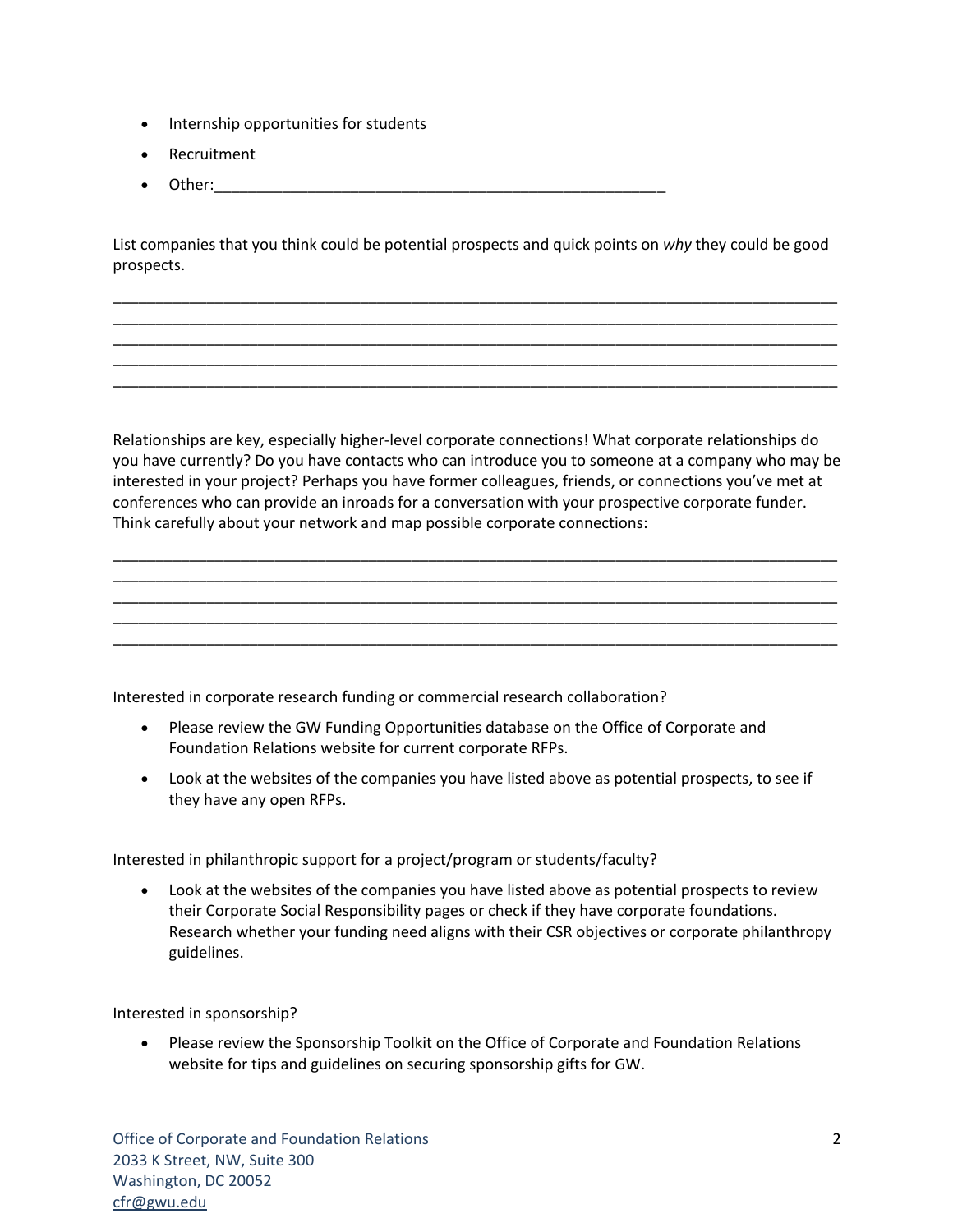## **Further support**

The GW Corporate Relations team will be happy to schedule a meeting to discuss further potential corporate engagement and solicitation strategy.

Please email us at cfr@gwu.edu and a member of our team will follow up to schedule the meeting.

To discuss the strategy, in addition to providing the answers for the questions above, we will ask you to share about the following project information.

| <b>Project Concept</b>            |
|-----------------------------------|
| Project snapshot (short overview) |
|                                   |
|                                   |
|                                   |
|                                   |
|                                   |
| Project goals and objectives      |
|                                   |
|                                   |
|                                   |
|                                   |
| Project timeline                  |
|                                   |
|                                   |
|                                   |
| Key planned activities            |
|                                   |
|                                   |
|                                   |
|                                   |
|                                   |
| Project impact                    |
|                                   |
|                                   |

Office of Corporate and Foundation Relations 2033 K Street, NW, Suite 300 Washington, DC 20052 cfr@gwu.edu